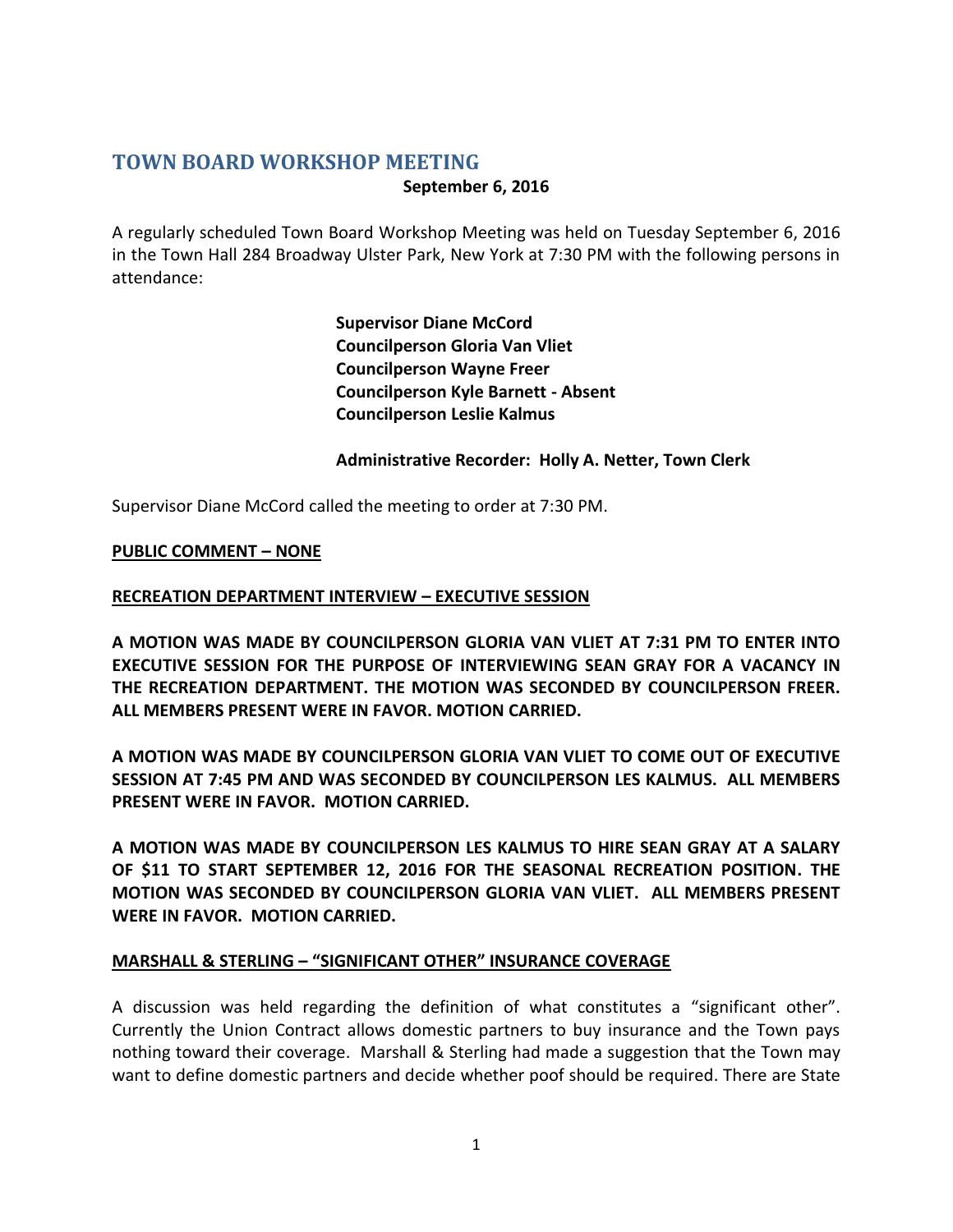guidelines to reference. Marshall and Sterling also felt that depending on the interpretation, the Town may have some tax liability.

Eric Davids, from Marshall & Sterling, distributed a packet to all of the Board Members for review. He proceeded to discuss the health benefit options. He made a suggestion regarding the MVP liberty Silver 8 which would be transparent and provide the same coverage to the employees. Marshall & Sterling will be looking for options for the retirees. Hartford Insurance Company will cover retirees no longer working for the Town. Retirees who are still working for the Town will not be covered.

## **SEWER VACUUM JET – GOOD NEWS**

Senator George Armedore and Assemblyman Cahill have notified Supervisor McCord that the Town will receive a grant for \$150,000 from DASNY for the purchase of a Sewer Vacuum Jet. Highway Superintendent Mike Cafaldo said he has obtained price quotes and he is confident he will be able to find one in that price range.

#### **HIGHWAY UPDATE**

Mike Cafaldo also discussed 2 international trucks that were purchased in 2012 which have needed a significant amount of repairs; \$28,000 and \$15,000. If we purchase three new trucks, the price is \$90,000 per year. They will be a better vintage and will improve the fleet. Mike also gave a quick review of the progress of road repairs.

Mike Cafaldo recently hired two individuals. Although Mike as an elected official, can hire whomever he chooses, the Town Board felt it would have been nice to know the individuals had been hired. Councilperson Freer asked if there was a contract when they were hired. The Board asked why he didn't speak to his liaison about the hires. Mike explained he tried to reach the liaison but there was no answer. The Board would like to keep an open line of communication. If the liaison is not available another Board member would like to be called.

#### **PILGRIM PIPELINE MEMORIALIZING RESOLUTION**

Board members were given a copy of a sample of a memorializing resolution requesting the NYS DEC and the NYS Thruway Authority to assure public review of the project. The Board had already passed a resolution requesting the appointment of the DEC to oversee the project. That request has been granted. The majority of the Board felt another memorializing resolution was not needed.

## **SALES TAX**

The anticipated sales tax should remain the same for the 2017 budget.

#### **COMPUTER CONSULTANT AGREEMENT**